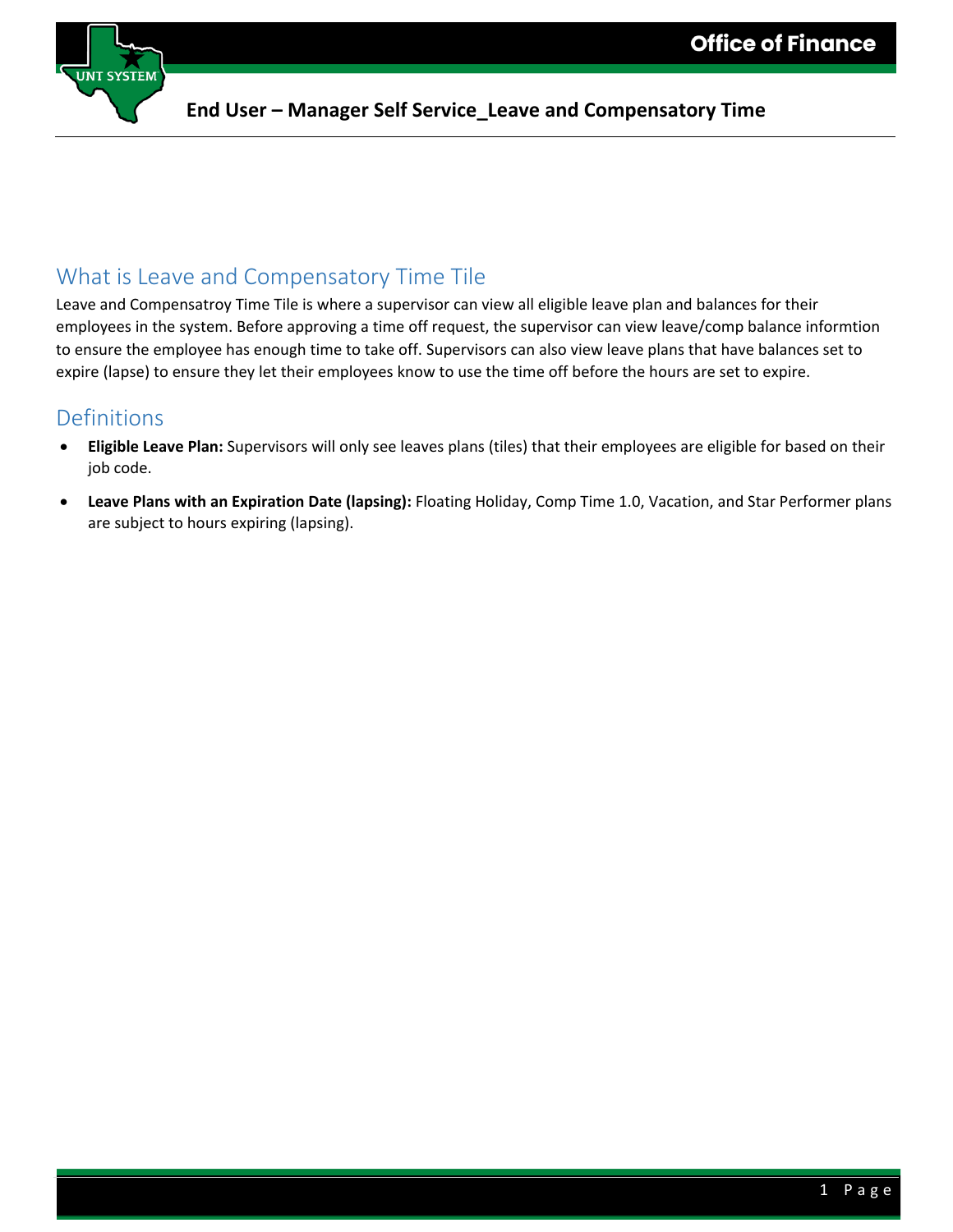

**End User – Manager Self Service\_Leave and Compensatory Time**

# Navigating to Leave/Comp Time Tile:

| Step 1 | Log into your employee<br>portal<br>(MyUNTSystem.edu)                                                                                                   | JUNT SYSTEM<br>Employee<br>Self Service<br>EUID<br><b>NUNT</b><br><b>hsc<sup>***</sup></b> THE UNIVERSITY of NORTH TEXAS<br>Password<br>红白丝红丝<br>Sign in<br>Can't sign in? Clear your web b<br>cache or open a private browsing session.<br>Check your EUID and password, or<br>complete a service request for assistance<br><b>UNT DALLAS</b><br><b>JNT SYSTEM</b><br>Administration<br>Service intermissions occur on Tuesday<br>and Thursday from 7:00 to 9:30 pm and<br>Saturday from 7:00 pm until noon on<br>Sunday. |
|--------|---------------------------------------------------------------------------------------------------------------------------------------------------------|----------------------------------------------------------------------------------------------------------------------------------------------------------------------------------------------------------------------------------------------------------------------------------------------------------------------------------------------------------------------------------------------------------------------------------------------------------------------------------------------------------------------------|
| Step 2 | Under Manager Self<br>Service option, select<br>"Time" Tile.                                                                                            | Manager Self Service<br><b>Team Time</b><br><b>Exceptions</b>                                                                                                                                                                                                                                                                                                                                                                                                                                                              |
| Step 3 | Select "Leave / Comp".                                                                                                                                  | < Manager Self Service<br>[8] Leave / Comp Time                                                                                                                                                                                                                                                                                                                                                                                                                                                                            |
| Step 4 | Select "Get Employees"<br>Pro Tip: Use the filter to<br>filter by your supervisor<br>ID and position number<br>to quickly filter for your<br>employees. | <b>Leave / Comp Time</b><br>Use filters to change the search criteria or Get Employees to apply the default Manager Search Options.<br><b>Get Employees</b><br>Filter                                                                                                                                                                                                                                                                                                                                                      |